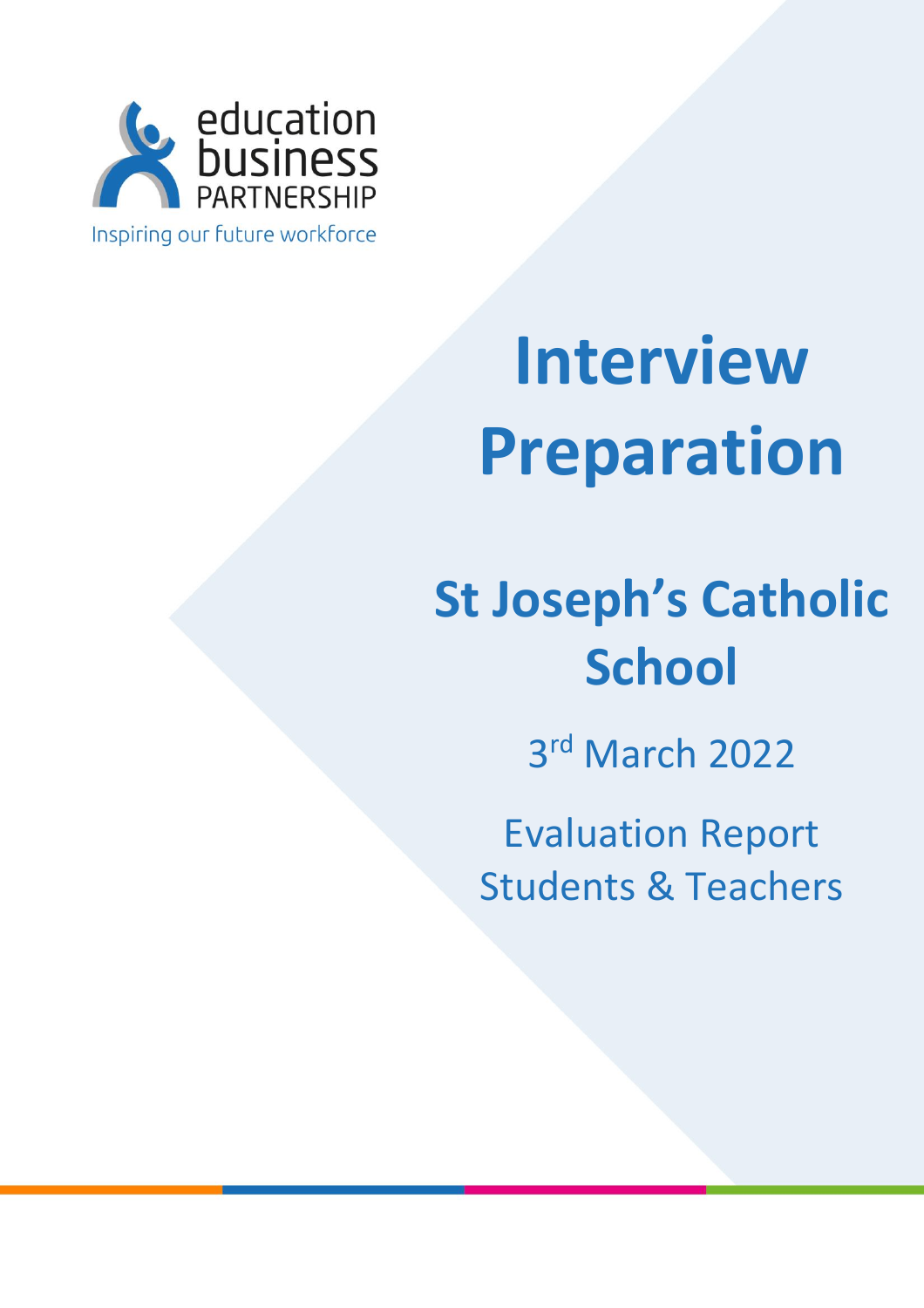#### Event summary

Year 10 students from St Joseph's Catholic School spent a lesson understanding:

- Personal skills and qualities
- Effective communication
- Presenting yourself

# Summary of Impact of Event

The majority of students were well engaged with the session and realised the importance and significance of what was being discussed and the reasons for this.

From the students' evaluation forms, there were significant increases in students':

- Knowledge and skills of interview techniques and body language
- Understanding about their own skills and qualities and how to articulate these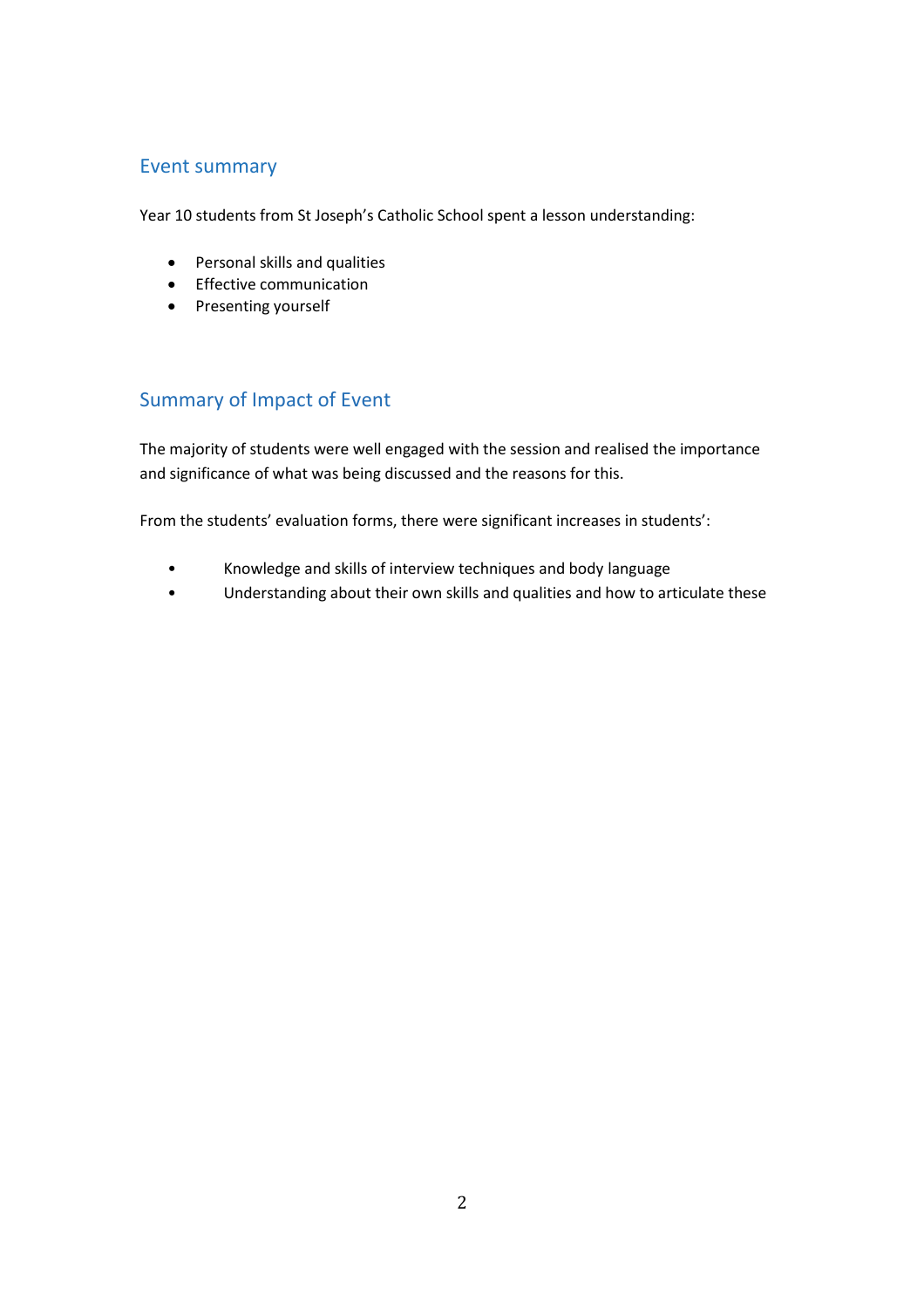# Student evaluation (85 responses)

# **How much did you enjoy today's activities?**

Average score 4.9/10



#### **Knowledge levels**

#### **Highlights**

- 72% of students said they had improved their knowledge of interview body language skills after taking part in the workshop
- 76% of students said they had improved their ability to communicate their skills and strengths at an interview after taking part in the workshop

**After today's workshop, how confident do you feel about attending an interview?** Average score 6.3/10

**After today's workshop, do you better understand what is expected of you in an interview?**

Average score 6.9/10

#### **Did you find the workshop valuable?**

82% of students said "Yes"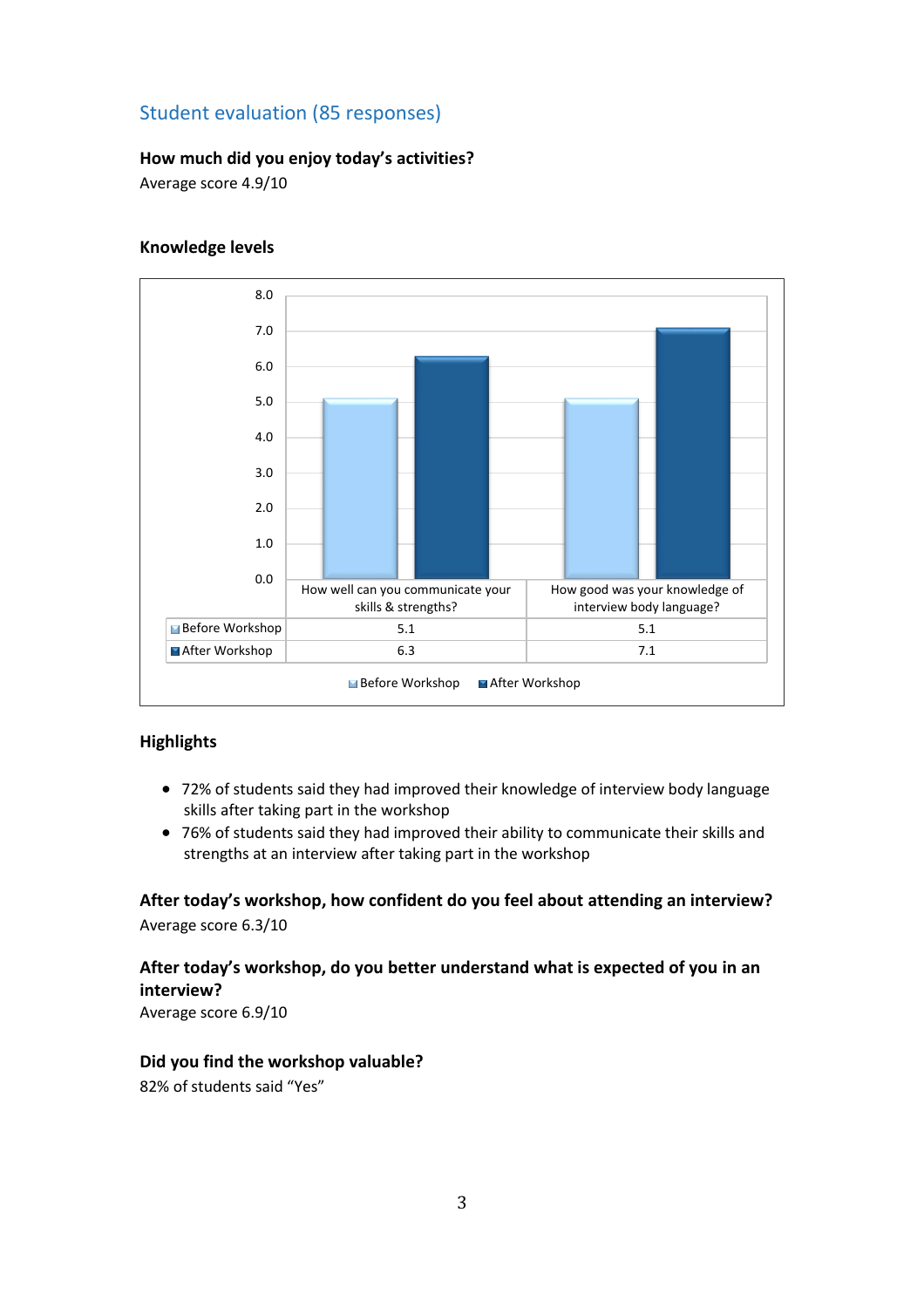



#### **What have you learnt about yourself?**

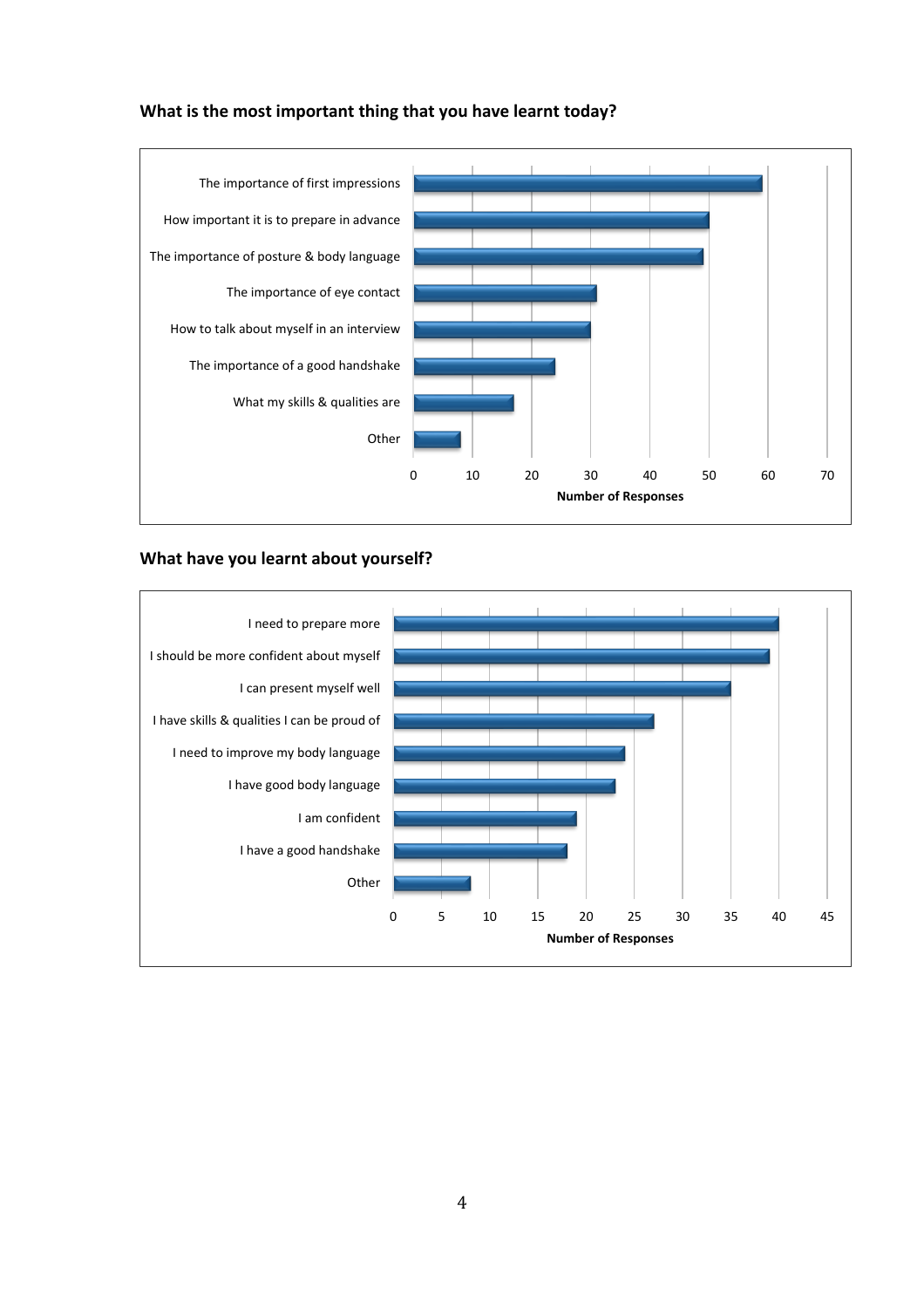#### **If you had to sum up your experience in a sentence, what would it be?**

- Helpful and interesting
- A good learning chance
- It was inspiring and I learnt a lot
- It helped me understand how to prepare myself for an interview
- I learnt how to present myself on an interview
- It was very helpful
- It was very excellent
- Inspiring and learnt a handful of skills and qualities
- The experience was a valuable asset in ensuring I present myself appropriately in an interview
- Engaging
- It was good to know how to prepare
- My experience was informative and has helped interview skills
- I understand more about body language
- I loved it!
- A simple fundamental guide of how a vast majority of interviews should be presented
- Enjoyable and informative. Helped me know what to do and not to do
- Great service, enjoyed this workshop. Very interesting how hard an interview really is!!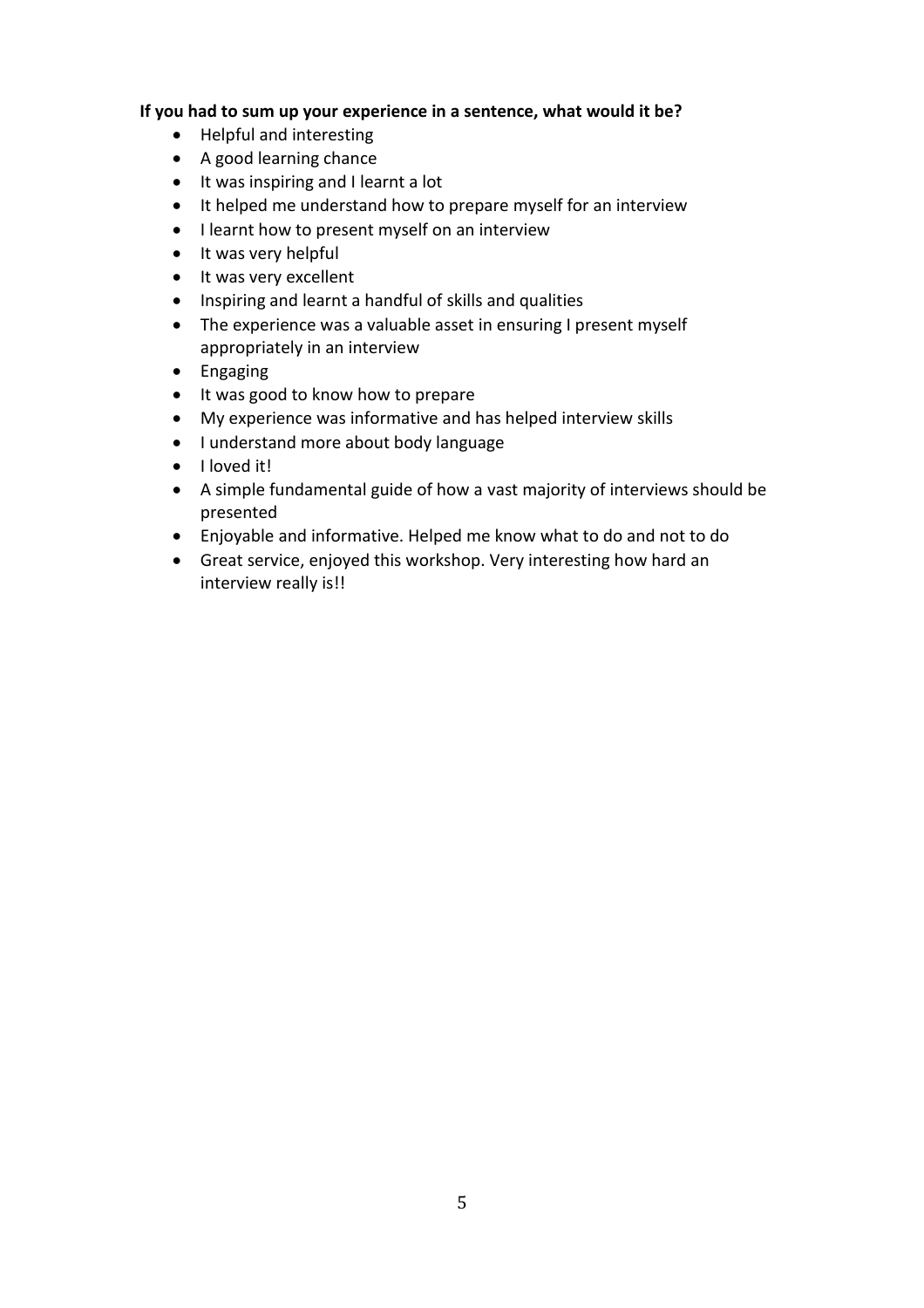# Teacher evaluation (4 responses)

**How much do you think students benefited from this event?**  Average score 6.3/10

**How good did you think the organisations were that attended?**  Average score 6.8/10

#### **How good was the information given to you for this event?** Average score 7.8/10

#### **What benefit did you get out of helping today?**



#### **What was the students' biggest learning point?**

- The dress code for different jobs and interviews
- The importance of language and dress at an interview
- Very good to have outside views/help/opinions and guidance on interview technique
- Our students have had virtually no input on this before this "talk"
- Listening to the company's teacher who explained very well the interview process

#### **Would you like to take part in this event again?**

100% of teachers said "yes"

#### **Comments**

- I also thought that showing good and bad examples of an interview benefited majority of the students, as it put everything into perspective
- Doing written tasks as well as visual listening was a good teaching task
- Thank you
- Enriching but definitely would benefit from being in person
- I think the guest speaker wasn't as relevant as they could have been lots of our cohort won't go to university
- Good insight but needs tweaking to suit our students. Better face to face!